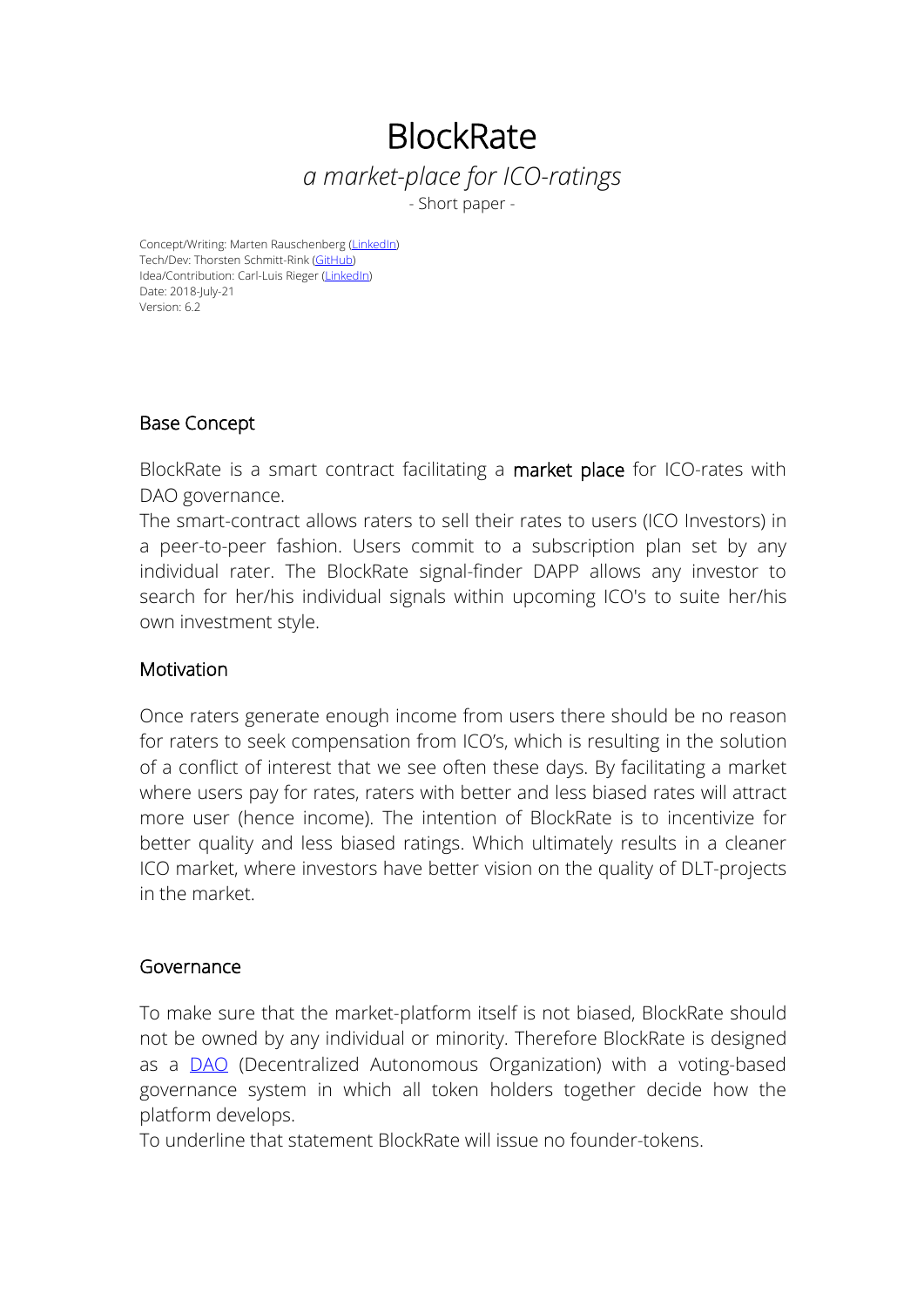# Rating market-place



Raters rate ICO's based on a system-set evaluation-matrix of about hundred different evaluation-points. Additionally, raters can also fill in free-text, charts and images to individualize and create further value for their ratings. Once the rater submits a new rating through the DAPP, the rate itself gets written encrypted onto the block-chain, while the free-text and images will be written encrypted into IPFS. Because the complete rate is now encrypted, only the rater 'owns' her/his data. Raters can now create market offers for subscription periods along with pricing.

Users interested in a raters rates can then send a subscription-request to a rater by transacting the subscription fee. In return the users DAPP receives a custom-made key from the rater that allows only the specific user to see all rates done by the rater. This trade will be facilitated by a smart contract. Token holders (raters as users) get identified through Metamask wallet, thus installation of Metamask is mandatory.

# User Perspective

Users can see raters reputation<sup>[1](#page-1-0)</sup> through the DAPP and can search and select for certain type of raters. They can also search for active or upcoming ICO's and see which raters rated it. Users can leverage the risk of 'listening to the wrong rater' by subscribing to a multitude of raters.



After subscribing to several raters, the user can set the TRUST-level for each rater. This reflects the users confidence in the raters ability and sets the weighting for the volume of the rates of the raters towards another. Signals from raters with higher trust value will be listed higher.

In the next step users can set their individual evaluation preferences. They review all evaluation points of the rating-matrix and set which points they are more or less interested in. This will then reflect the users personal investment patters in the rate-interpretation process.

The final result for the user is a list of upcoming or ongoing projects (ICO's) of all rates conducted by the subscribed raters prioritized for the user based on trust for the rater and

<span id="page-1-0"></span><sup>1</sup> Find details in section 'Reputation System'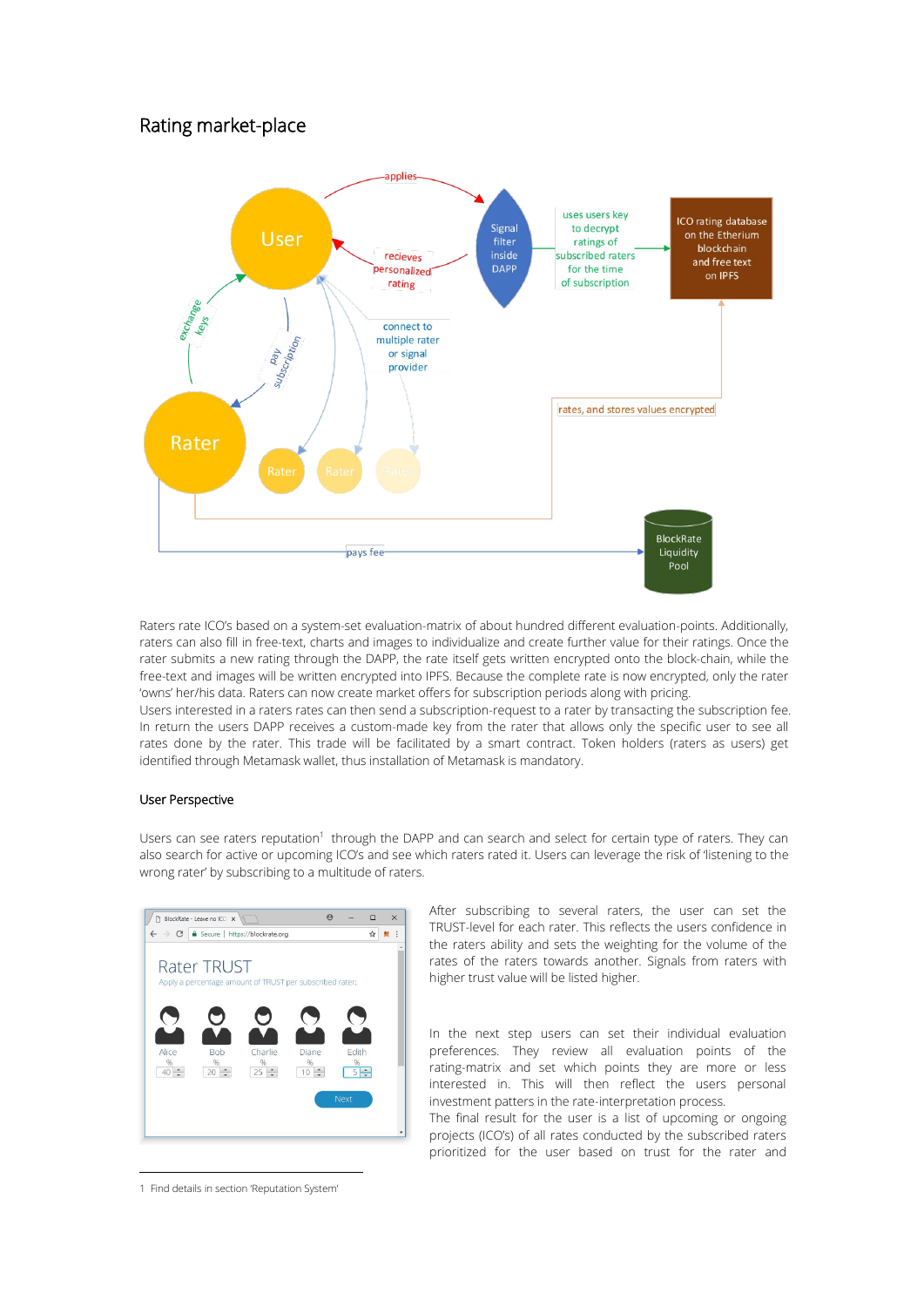#### personal investment preferences.

Any user can generate an infinite amount of lists with different properties without paying extra fees as long as there is least one raters subscription period active. Within the final output list users can click on any item (ICO/project) and can then see the individualized rates of all subscribed rater who have evaluated the respective project. This is where additional free-text or images that the rater has annotated makes a difference for the user.

## Raters

Weather individual or company, any token-holder can start rating projects (ICO's) at any time. Purely the market decides who sells better than others. Raters have the option to stay anonymous (just a wallet address and user name) or they can present themself transparently in their public profile within BlockRate. Raters can also choose to indicate weather they are invested into any rated project or actively participating (advertiser, adviser a.s.o.) in the project to indicate biasedness to the users. Some users may appreciate a maximum of transparency and may be willing to pay higher fees for more unbiased rates. Also raters with a high reputation outside of the platform will want to try to convert existing followers to subscription-users on BlockRate. Referral incentives may enhance user adoption.

#### Signal Providers

Signal providing services (centralized as decentralized) can offer their signals the same way as raters do. The only difference is that they don't sell complete rates, but only individual signals that the user can utilize inside their DAPP to filter for the best ICO to invest in.

# ICO Registration Process

How do new funding projects get into BlockRate? Basically, any token-holder can submit a new ICO to the database. It is expected that projects will be signed up either by raters who found new projects or the projects themselves. In the process of rating projects after first entry, the raters will be asked to research some of the entered base values of the ICO. A smart contract will then compare the first entered values with the checking-values from the rater and flag any discrepancies. BlockRate will pay direct premium to users/raters who sign up new projects, and as well the first n rates on new projects.

# Reputation System

To give users the option to evaluate raters before subscribing to them, BlockRate employs several different mechanisms for raters reputation.

a) Raters own Profile

gives an introduction into raters work and motivations on their profile page, refer to their own (centralized) services or web-pages. It is encouraged but not mandatory for the raters to reveal their real world identity.

b) Commitment to 'non-kickback clause' and/or 'non-invested clause'

- Raters can choose to guarantee that they did/will not receive any compensation from projects they are rating. This is a global commitment over all rates that the rater does on the platform.

- Alternatively raters can indicate if and how high they are invested in the projects they are rating. (Point b) only adds value if the rater also chose to reveal their real world identity, because then the contract would be enforceable in a real-world court.)

c) Amount of Subscribers

will be indicated to give users a sense of the popularity of a rater.

d) User 'Trust' towards Rater

Users are setting the trust level of each subscribed rater in their DAPP.These values will be anonymously submitted to a (centralized) server that writes the daily values foreach rater on the block-chain. This value gives users insight about the trust that users put into a rater.

- e) Amount of rated projects indicated will be both the amount of all projects rated and the amount of currently active projects. The numbers are 'clickable' and lead to a list of these project names.
- f) ICO-gains Predictions

attached with every rate raters submit, they are also asked to predict the future value of the coin. These predictions are made for particular time frames (for example 'when the coin gets listed on exchange', after 1 month, after 3 month...). When these events fill, an oracle will be called and the results will be compared by a smart contract with the predictions. The closest raters will earn prediction-points.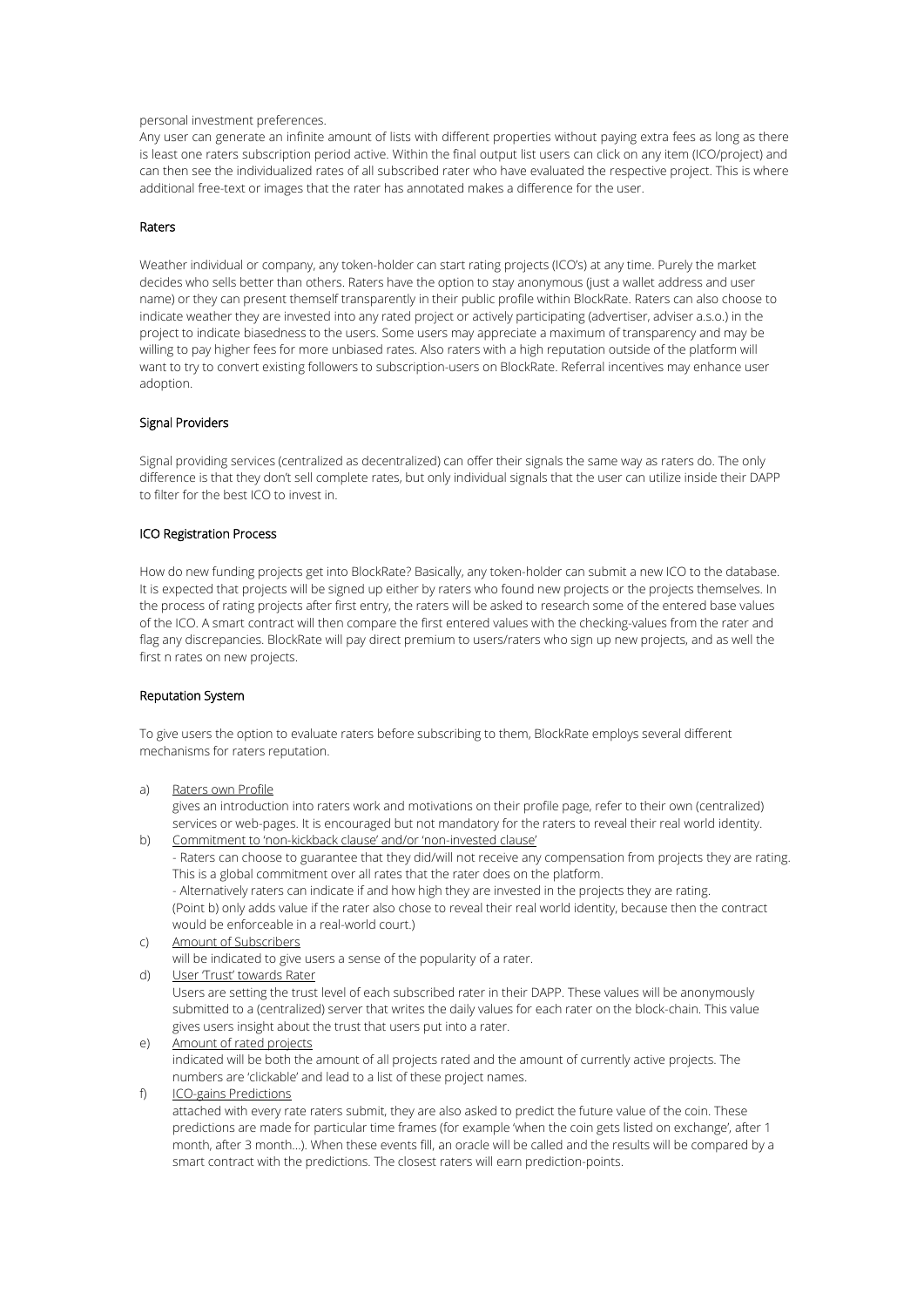# g) Labor for the platform

several types of contributions to the platform will be rewarded with reputation points. Those include signing up new ICOs, reviewing input data or being one of the first n raters to rate a new project.

# h) Reputation Score

b) to g) will be combined by an algorithm and result in ascore that will be seen as a number next to the raters icon. Negative influences on the reputation score are: faulty information during ICO-sign-up, gettig flagged by users or curators for bad conduct and user complains.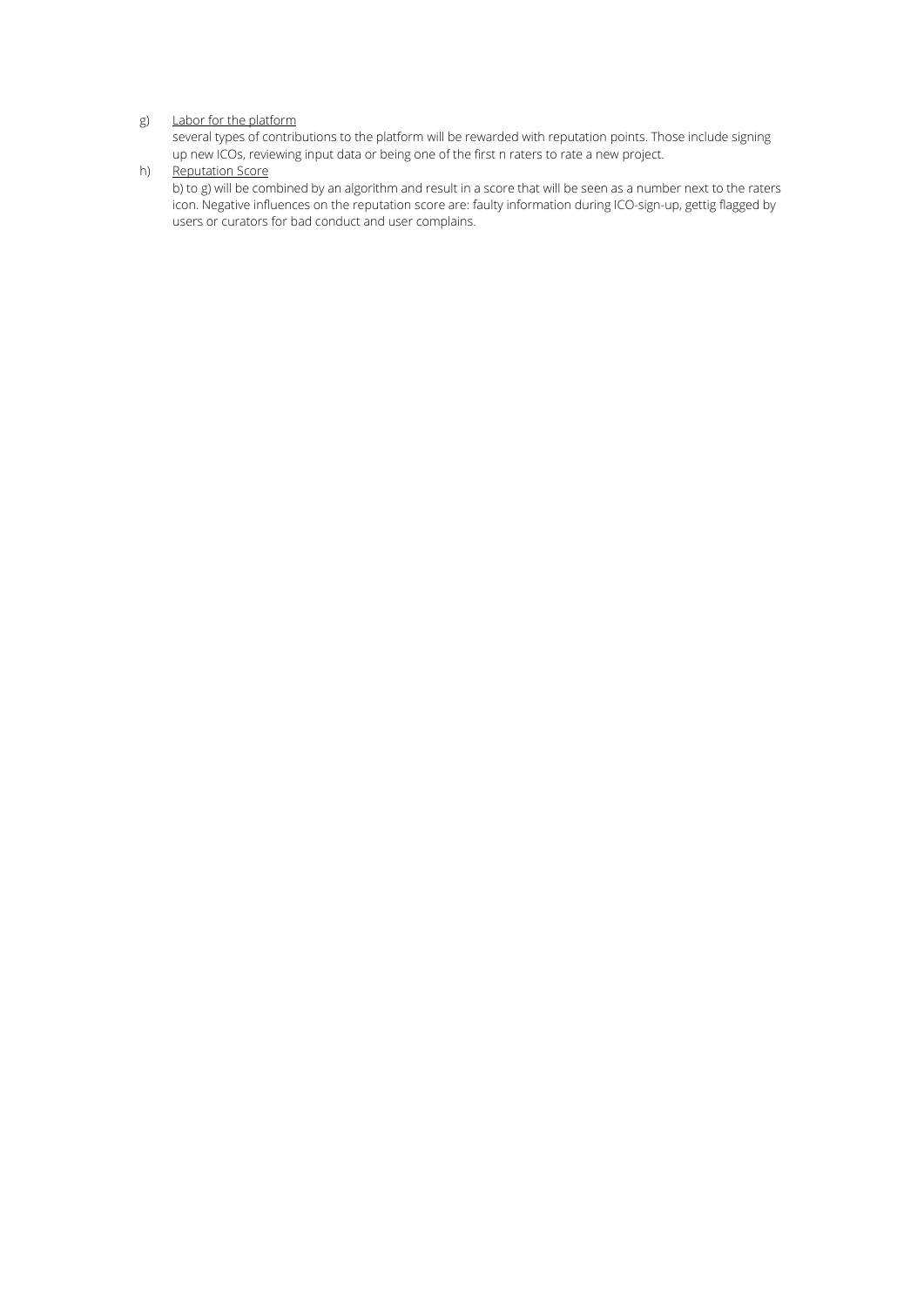# Platform Fees

A fee that decreases over time with the increasing amount of overall platform-transaction-volume occur for the rater when a user subscribes to their rates (transaction). Funds will be transacted from user to rater directly through the smart contract and pushed into the DAO's liquidity pool.

#### Gas Fee

Users and Raters will need to pay their own Ethereum Gas fee when transactions occur, since the platform is built as a DAPP on the Ethereum block-chain. Transactions are:

- $\triangleright$  User submits subscription request to rater
- $\triangleright$  Rater confirms subscription request
- $\triangleright$  Rater submits a new rate or new project to the block-chain
- User votes

In case a user commits her/his signal finder to receive a rating reading through the DAPP, no gas fee occurs, which means that the user can tweak her/his filter settings as often as she/he likes within the subscription period without paying any gas.

# Currencies

BlockRate utilizes two different currencies.

RATE tokens are security tokens and represent the value of BlockRate. RATE will be minted during the ICO when the DAO contract is published the first time on Ethereums Mainnet.

ETH will be used for all service payments within the rating platform. ETH will be less volatile than RATE tokens and therefore be of more use for raters and users as an exchange of value. For long-term it is recommended to employ a decentralized stable-coin for all payments within the platform. At the time of writing the development team is not yet convinced that any of the stable-coins available today is technically or financially 'usable enough.

#### Platform Development Plan (Roadmap)

| Month 1-3  | System Architecture, DAO Design, Governance, first code tests for DAO                                                                                                            |
|------------|----------------------------------------------------------------------------------------------------------------------------------------------------------------------------------|
| Month 4-6  | Legal pre-evaluation, preparation of investors pitch, connecting with potential partners                                                                                         |
| Month 8    | SEED Investment through private sales as SAFT.<br>(high risk, because legal hasn't finished the evaluation of the DAO, yet)                                                      |
| Month 9-11 | Legal Evaluation of DAO and Rating, Dev-Team Building, Setup of BlockRate Foundation,<br>onboard selected influencer and rater to trial and feedback early test versions of MVP. |
| Month 12   | Small ICO (20% of ICO Token)<br>funds will be used for Marketing and Community Building                                                                                          |
| Month 12   | Test-Version goes on test-net, Community Building, Code Auditing and Marketing for ICO                                                                                           |
|            | Release of the smart contracts on the Ethereum main-net along with BlockRate's own ICO. ICO will<br>fund the treasury of the BlockRate DAO smart contract directly.              |
| After ICO  | DAO will vote for Curators, DAO will vote for roadmap entries, DAO needs to enlist on exchanges.                                                                                 |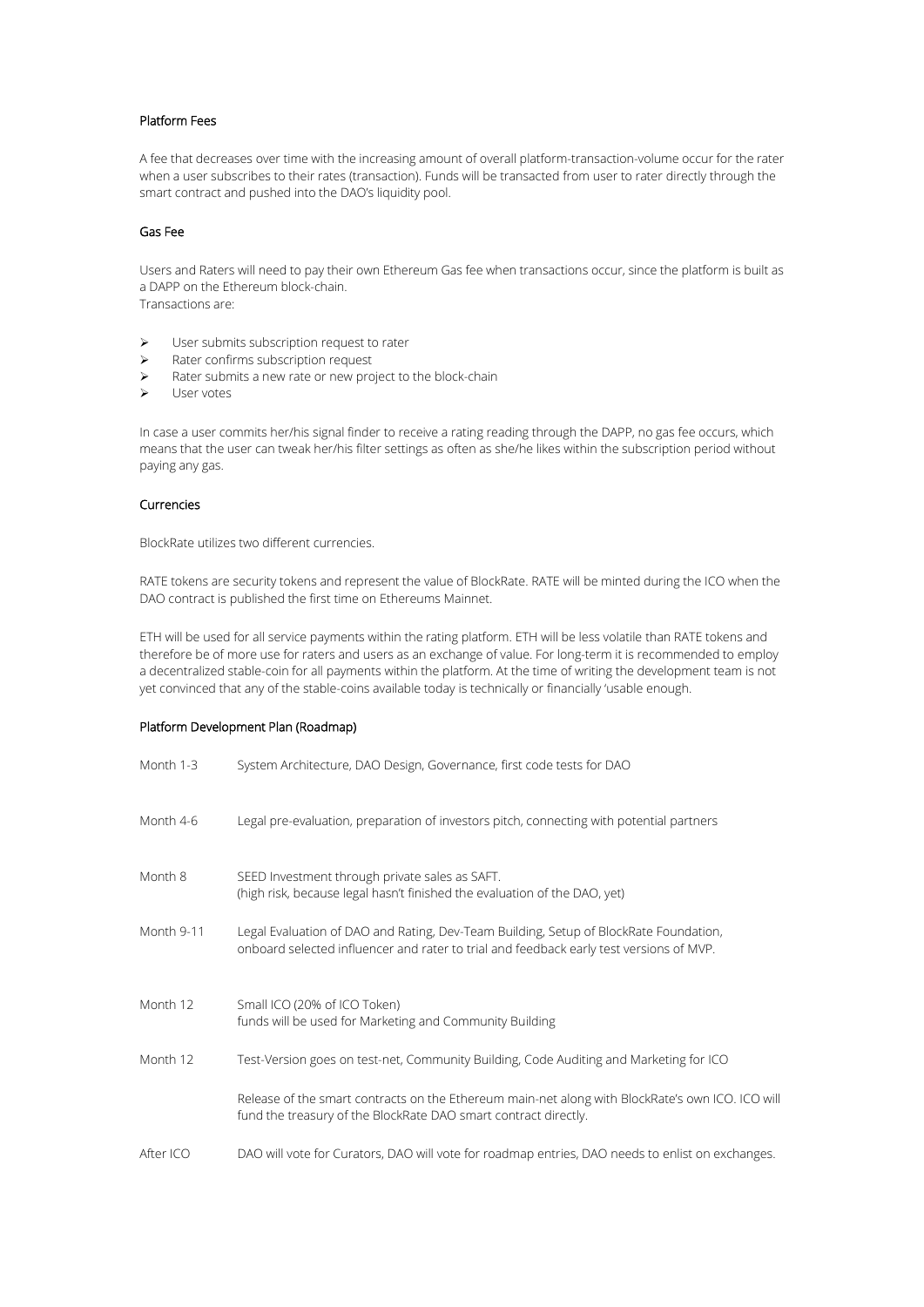# Governance through Decentralized Autonomous Organization (DAO)

To insure the platform is always free of conflict of interest as well as minority opinions, BlockRate is built on a DAO core structure, through which token holders vote for decisions of BlockRate's development. To insure a most wide-spread and equal distribution of voting power, wallets are restricted to a maximum of 3% of overall voting power, even if they hold funds greater than 3%. A second approach to spread distribution is through whale

protection during BlockRate's own ICO.<br>Although, the DAO is only a smart contract on the Ethereum block-chain, it competes in a dynamic market. To keep being competitive and insure development the DAO outsources work. This can include code development, marketing, bounty-programs, legal and many other tasks and services BlockRate may need.

The DAO will employ (and pay) CURATORS to function as gate-keeper for the community towards these suppliers. Curators are elected, stake incentivized and community controlled. Their main role is to check suppliers work proposals forcode fraud. Curators also protect from other attack-vectors and mediate between token-holder in dispute on the rating platform.

After a supplier's smart-contract is checked positively by curators, it will be put out for vote within the token-holder community.

Suppliers who need invoices for taxing will bill the DAO through it's real-world equivalent the 'BlockRate Foundation'.

The DAO utilizes 3 contracts as Treasuries. ICO-RESERVES are the collected ETH of the ICO. These funds stay locked



and are for special, larger work proposals which have to go through special votes and approval to be released. Projects like these could be for example to develop a larger code upgrade for the rating platform or the development of a new (desktop/mobile) client.

LIQUIDITY POOL is the daily household wallet of the DAO where income from the raters is collected and payouts to the curators and suppliers are made.

LOCKED TOKEN RESERVE is a simulated secondary income source for the DAO. 16% of tokens are locked here at ICO. Every day an equivalent of about 2 ETH in token will flow from reserve into the liquidity pool, as a second income source. This lasts for roughly 3.5 years. Until then the user base has to be matured for the DAO to run profitable without the token reserve.

DAO Governance insures that the platform stays unbiased and free of single opinions. There are no founders, no C-Level team and no owners of the platform other than the token holders themselves.

# Smart Contract called 'Roadmap'

Because BlockRate DAO is a leaderless entity investors and users will have a hard time to recognizing what the future of the organization will be. Therefore one of the smart contracts involved in governance will be designed for roadmap-entries. Those have to be voted on by the token-holder-community, and they define directions of development of the organization. The entries will visible through the DAPP to alltoken-holders. Roadmap entries are also part of the security protocol for the ICO-funds that will be locked in the DAO-treasury. Before a larger sum can be paid out to a supplier the undertaking has to be written for at least 6 month onto the roadmap.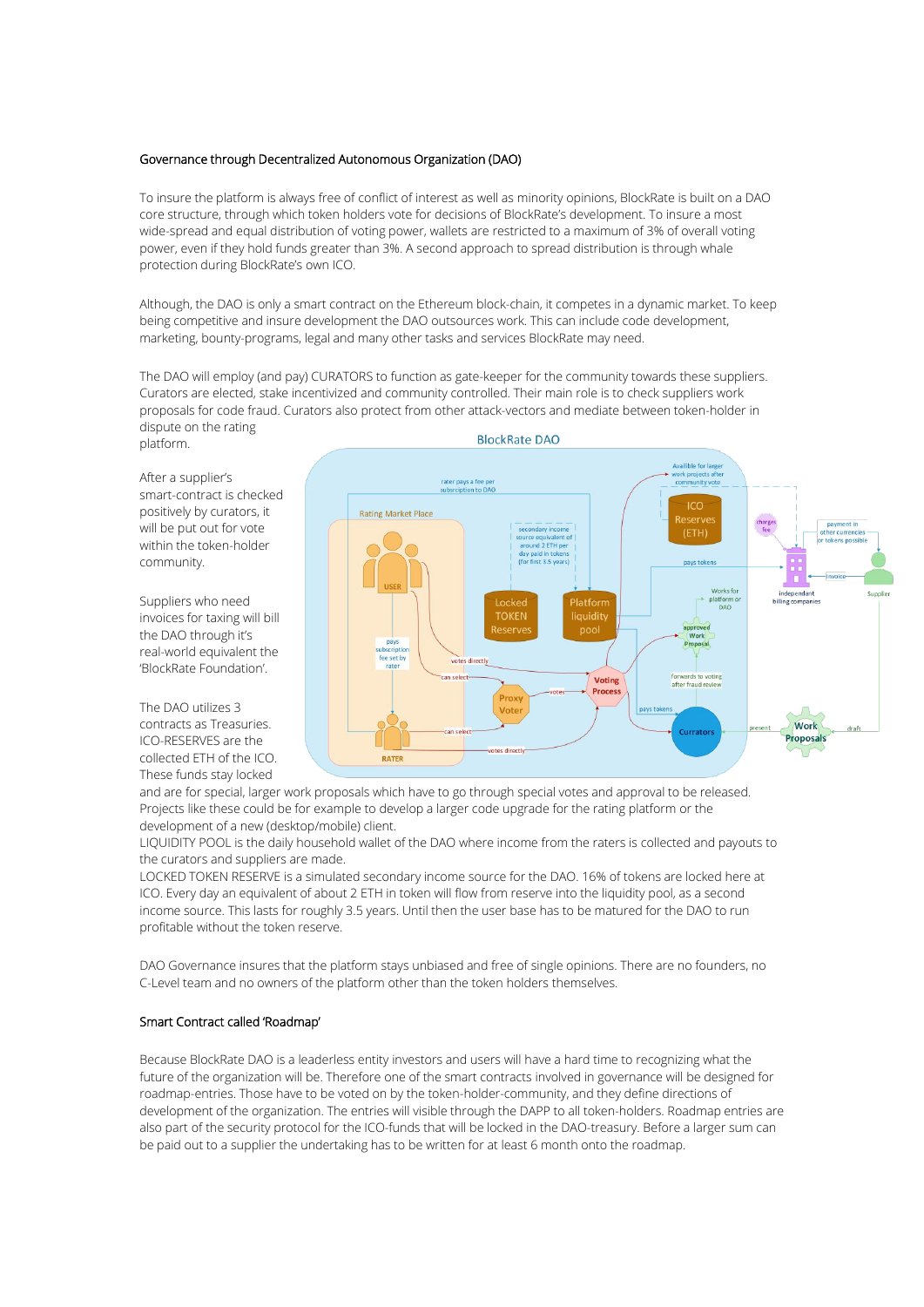## Development Team

Before BlockRate's own ICO there will be a centralized development team that will setup and launch the smart contracts. During this phase decisions will be taken by the development team with the support from a growing community. Once BlockRate goes main-net all decisions will be taken by community-votes through the DAO. The development team has declared that it will not receive any founder-tokens to insure that the DAO will in fact be operated entirely by the community. From ICO onwards the development team is no longer able to take any decision for BlockRate. The development team will be available and happy to consult the DAO in case of any questions around design, code and governance in case the community wishes that. The development team spent about a year of full-time work into BlockRate and in return asks fora one-time payment of 15% of the ICO-collected funds after the ICO is completed.

#### The development team consists of the following people:

#### Marten Rauschenberg ([LinkedIn](https://www.linkedin.com/in/martenrauschenberg/))

is a serial entrepreneur with history in system architecture and media. In the BlockRate-Project Marten has designed the governance and the rating platform system, as well as taking care of media and funding issues. He also discusses legal.

#### Thorsten Schmitt-Rink [\(GitHub](https://github.com/shrink0r))

is a senior developer with 15 years background in ........ He wrote the smart contracts forthe ticketing ICO eventchain. Within the BlockRate-Project he is responsible for overseeing the developer base, code-auditing processes and implementation of the MVP as well as the final contracts.

#### Carl-Luis Rieger [\(LinkedIn\)](https://www.linkedin.com/in/carl-luis-rieger-b8965740/)

is working as VC-analyst and sees dozens of startup's every week. He came up with the idea to build an application that sheds more light into the ICO-market. Carl-Luis is involved in designing the evaluation matrix of the rating platform. He also brings valuable insights to all documentation and contractual issues to the table.

#### Legal

Even though the DAO and the rating platform are trust-less entities it is difficult, if not illegal, to operate them without a real world equivalent. The deveopment team for BlockRate decided to setup a foundation in Germany to fulfil the need for a real-world entity. The key-reasons are:

- The BlockRate smart-contracts get a real-world legal equivalent WITHOUT getting single ownership. The benefiting point in a foundation setup under German law is that the foundation does not need to be owned by anyone, which relates elegantly to the nature of a smart contract.
- $\triangleright$  The foundation can handle taxation for the smart contract. Without a setup like this, the investors of a DAO are legally the ones who have to tax the DAO with their own investment percentage, which is not intended.
- $\triangleright$  German government tax offices usually only care about money in wallets (because only those got legal representatives in the real-world). But during the ICO, the investment will be send from investors wallets into the DAO-smart-contract and stay there for potentially long time. For many countries governments this will smell like money-laundery (because the money is sent into a non-ownership-black hole form legal point of view). But with a foundation owning the DAO, the funds are orderly accounted within the foundation, which makes the undertaking legal.
- Even though the foundation is legally the 'owner' of the funds within the BlockRate smart contracts, the foundation will not be able to spend any of these funds without the community, because the DAO has to vote among the token-holders in order to send funds out of the smart contract.
- If the DAO is represented by a foundation, the foundation can be billed by suppliers without additional layer systems making taxation, and real-world contracting much easier, as most companies cannot write an invoice to a smart contract and make it tax valid.
- $\triangleright$  Building a foundation is going to make the setup more centralized, but ultimately, it makes the operations of the smart contract legal, and should therefore be in the interest of all involved stakeholders (users, investors, advertisiers and raters alike).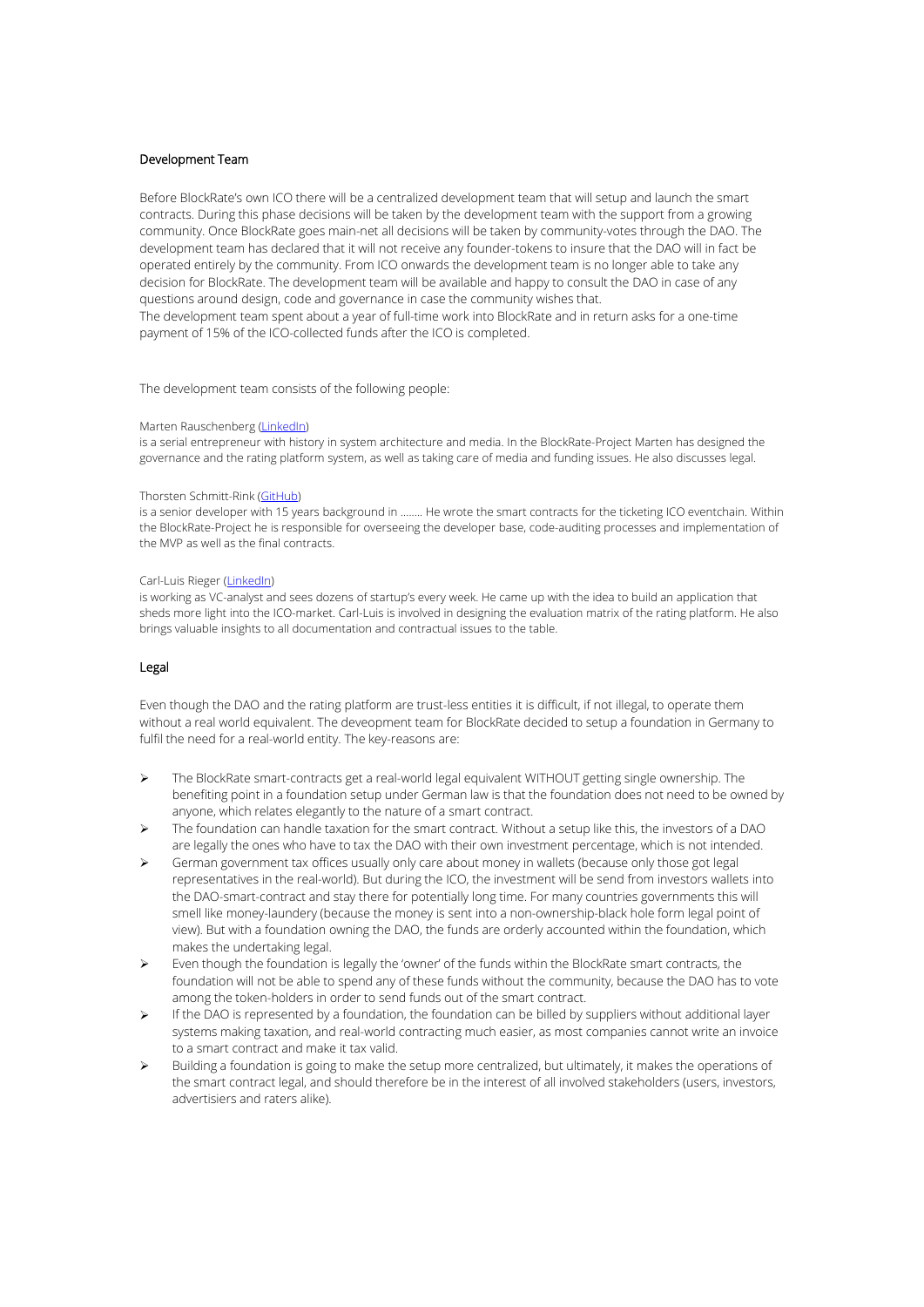# **COMMUNITY**

BlockRate is built for its users by users. Key motivation is to bring the advantage of the platform to as many users as possible. The DAO structure insures that the community not only uses the platform, but also governs it. Building, engaging and maintaining this community is key.

# Raters

The keymotivation for raters to rate on BlockRate, is to gain reputation and actually earn tokens by user-subscriptions. Raters earn when users open a subscription with them. The price of the subscription is set by the rater. This incentivize the rater to attract their followers (that she/he may have outside ofthe platform) onto BlockRate. At the same time, the rater will also try to increase rating quality and reputation to attract even more users within the platform.

# Blockchain Associations

BlockRate, even in itsinfancy already got interest signalized from several big block-chain associations to cooperate. These associations are looking for solutions how to self-regulate the market as an alternative to hard-regulations by governments. Offering an affordable tool to ICO-investors that detects fraud and signals for good projects is a common goal that BlockRate and these Associations share and that can be built upon in the future.

#### User

To users (ICO-investors who wants good ratings) the service provided is quite attractive. Among the above mentioned there are these two main USP's: *Independant ratings* and *personalized signal search*.Besides this the BlockRate will run an affiliate program, a marketing-bounty-program and a KOL/Influencer campaign. Also the help from above mentioned Blockchain Associations is expected to help user on-boarding. On top of all this, the pricing for users is much more attractive than known centralized commercial competitors.